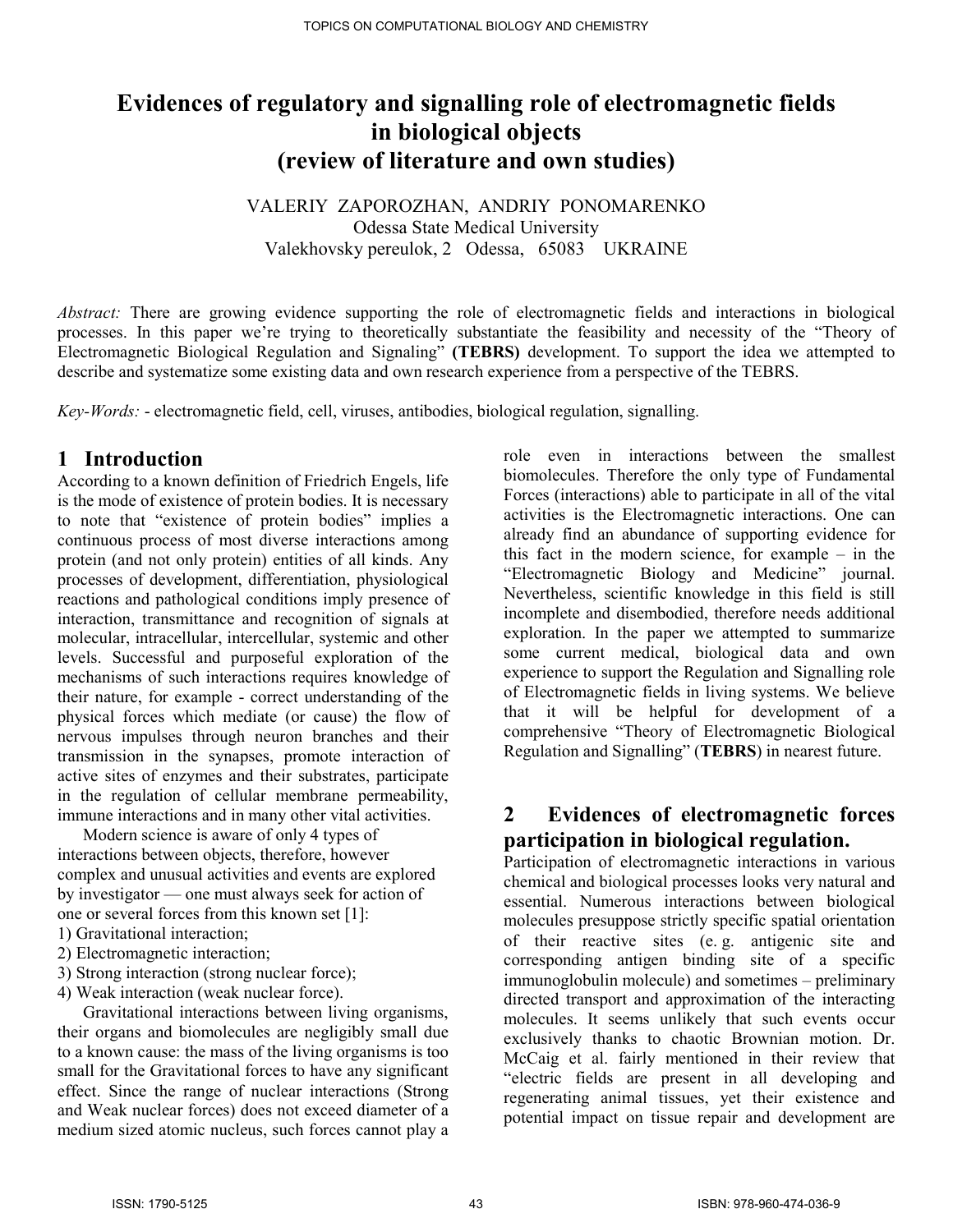largely ignored. This is primarily due to ignorance of the phenomenon by most researchers, some technically poor early studies of the effects of applied fields on cells, and widespread misunderstanding of the fundamental concepts that underlie bioelectricity" [2].

#### 2.1 Electromagnetic forces in Immunity

It is known that one of the most important and ancient system of the body is immune system, its role is to preserve the constancy of antigenic composition of the body by protecting it from mutated proteins and from invasion of foreign genetic information products. It was found that electrical charge of antigens and antigenically-active sites (antigenic determinants) of biomolecules significantly influence their immunogenicity: the most immunogenic are regions of a protein that have negative electrostatic potential [3]. Purposeful change of surface electric charge of antigens, for example, cationization - cause alteration of their immunogenic properties [4]. Moreover, a straightforward correlation has been found between the net electrical charge on a variety of natural and synthetic antigens and the type of antibody they elicited [5]. These facts clearly demonstrate the regulatory function of electric charges in immune recognition and immune response.

 In our studies we showed possibility to increase immunogenicity of various antigens by regulated alteration of ionic composition of the antigen's surface. As a result of these studies "Method for enhancement the immunogenicity of antigens" was developed and patented [6]. The method allows to increase the immunogenicity of proteins, vaccines and other immunobiologicals.

#### 2.1.1 Correlation between biological features of cells and their electrokinetic potential

There is a comprehensive review describing role of electromagnetic fields in vital activities of different types of cells [2]. Therefore in our paper we just shortly mention few aspects of this huge scientific field.

 It is known that cell membrane potential plays an important role in cell activity and in signal transduction [7]. Especially sensitive to any "electrical signals" and changes in ion composition of environment must be cells having low membrane resting potential: for example, cancer cells. In these cells, even mild changes of transmembrane potential may cause substantial changes in membrane permeability and apoptosis [8]. Especially impressing are data demonstrating possibility of modification of cell genome expression pattern because of alterations in cell ion environment [9]. It is obvious that an inverse regulation also exists. The genetically

determinated regulation of processes of ion membrane transport can explain experimental data which demonstrated that differences in electrophoretic mobility of immune cells are associated not only with the functional peculiarities of the cells, but also with their maturity stage. For example, the author has shown that mature T-cells from peripheral blood possess relatively high electrophoretic mobility, and the thymocytes at various stages of maturation are characterized by medium to low electrophoretic mobility, which is closer to the electrokinetic characteristics of B-cells. Most of the lymphocytes isolated from bone marrow also had low electrophoretic mobility [10]. H. Walter successfully separated "young" erythrocytes from "old" ones using differences in their surface charge and electrophoretic mobility [11].

 The role of charged particles and electromagnetic forces in biological systems is not limited to various intracellular activities. It is obvious that electric forces are a very important mediator of intercellular and stromal-cellular relationships. Brief analysis of Glycocalix function would be enough to prove this thesis. The opinion exists that glycocalyx is an "executive apparatus, which mediates interaction of a cell with intercellular medium and neighbouring cells". In terms of Informatics, glycocalyx is needed for perception, recognition, transmission, and modulation of incoming and outgoing cell signals in the form of substance, energy, and information. Glycocalyx is formed from free fragments of plasmalemma's glycoproteins interconnected whith anionic-cationic movable bridges.

 It was shown that surface charge of some immune cells changes during activation and immune response [12]. Besides, there are data implicating cell surface sialic acids and enzyme Neuraminidase as a potential modulators of immune cell interaction [13][14]. Pertinent mechanisms seems understandable. It is considered that many functions of glycocalyx are mediated via electric charge of its components and by changes of this charge. For example, glycocalyx inhibits non-specific, spontaneous adhesion of cells (particularly, blood cells). This happens because the glycoproteins of glycocalyx create negative charge on cell surface. And the like charges repel in accordance with law of physics. To a significant degree the electric charge of glycocalyx is caused by negatively charged residues of sialic acids. Desialisation of glycocalyx glycoproteins significantly weakens the mutual repelling force between the cells and facilitates their specific binding [15]. Interestingly, immune system actively uses the mechanism of changing the charge of glycocalyx as a regulator for specific intercellular contacts. For example, activation of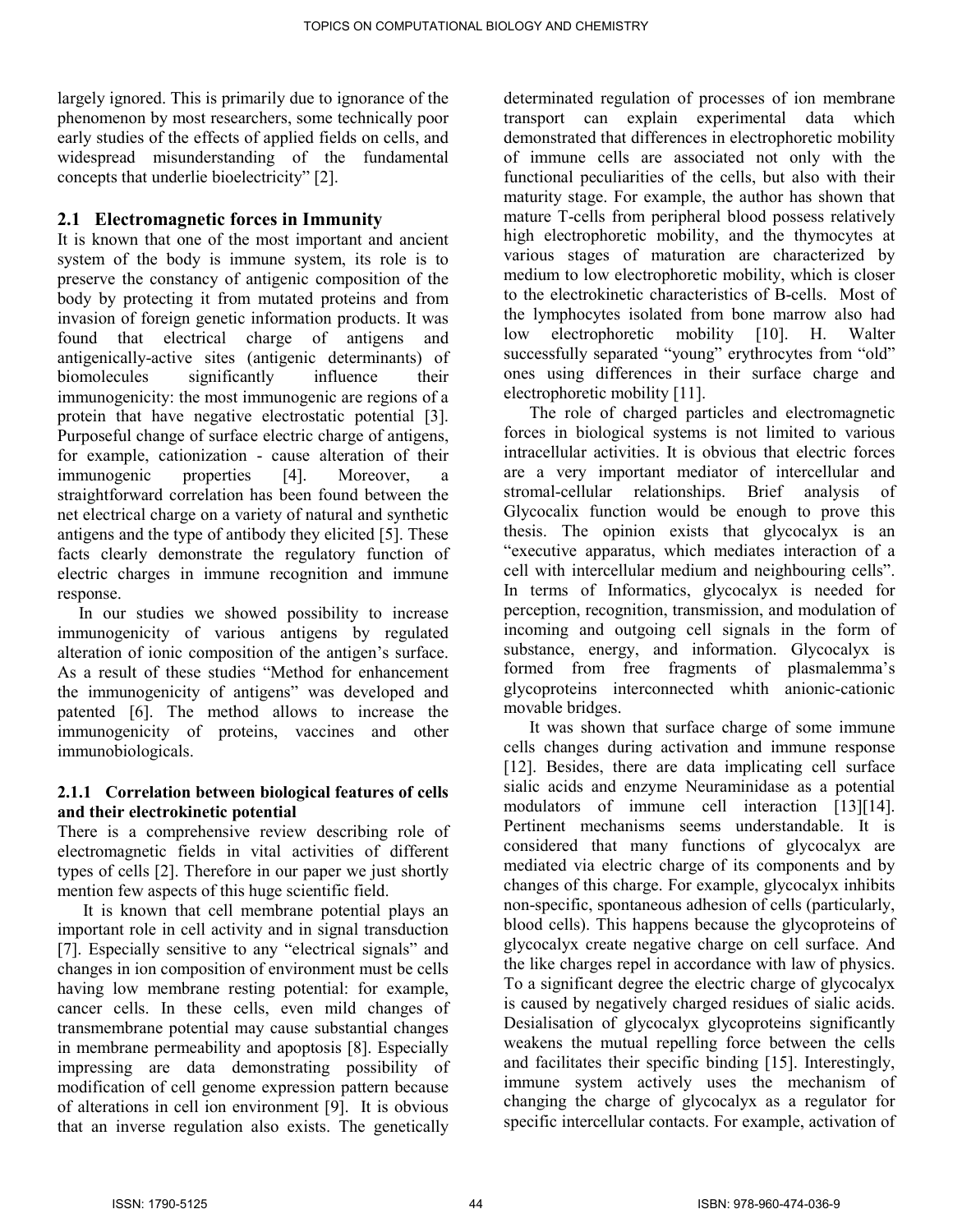monocytes under influence of cytokines, such as interferon gamma or tumor necrosis factor (TNF-alpha), leads to desialisation of their glycocalyx molecules, particularly CD43 (leukosialin, or sialophorin) [16]. Removal of sialic acids, and, consequently, reduction of negative surface potential lead to decrease of electrostatic repulsion between cells and facilitated heterotypic adhesion of monocytes on various cells of a body. The authors supported the role of sialic acids in the regulation of adhesive properties of monocytes with the evidence that exposure of cells to neuraminidase or monoclonal antibodies against sialic acid-containing epitopes also increased the adhesive activity of monocytes.

 In addition to the function described above, decrease of cell surface potential facilitates penetration of activated T-cells through vascular wall into the infection sites. Thus, alteration of cells surface potential has important functions in immune mechanisms.

#### 2.1.2 Electric charge of antibodies and possible significance of this parameter

To further explore the role of electromagnetic forces in immune system function we performed a comparative study of electrokinetic potential of specific influenza antibodies and serum inhibitors of haemagglutination. It appeared that influenza anamnestic antibodies and antibodies that are produced in response to a current viral infection differ in their electrokinetic properties [17]. Functional role of this difference is still uncertain. However, the discovered peculiarity already opens new diagnostic opportunities. Particularly, we have shown that knowing the ratio between average population levels of negatively and positively charged specific serum antibodies to definite influenza antigens, it is possible to assess epidemic danger of a certain influenza virus strain for studied human population (e. g. for population of a city or a region) [18]. This approach has been successfully used for upcoming influenza epidemic strain prognostication for Odessa region of Ukraine in 1996-1998.

### 2.2 Correlation between Electrokinetic potential of virions and biological features of virus strains

Electromagnetic fields and surface potentials play a role not only in cells and "highly developed" organisms, but in viruses too. We have studied relationships between biological peculiarities of influenza viruses, their molecular biological structure and electrokinetic potential of virions [19]. It appeared that average electrokinetic characteristics of virions in virus population were closely correlated with the virus strain

virulence, immunogenicity and capability to cause persistent infection [20]. It was shown that high relative contents of negatively charged virions in virus population often correlates with both: high immunogenicity of the virus and its ability to cause acute, quickly resolving infection in animals and humans. And vice versa: populations of persistent strains (causing prolonged, asymptomatic infection) contain high percentage of virions with positive surface potential. These results allowed developing of a method for rapid assessment of biological properties of new influenza strains and field isolates [21]. Possible reasons of the revealed correlation were suggested based on experimental data, peculiarities of flu virus structure and reproduction. In brief they are as follows:

 A necessary prerequisite to successful and abundant influenza virus replication is high functional activity and sufficient amount of the major antigen Haemagglutinin (HA) on virus surface (the HA is responsible for attachment and internalization of virions to the host cells). In such conditions manifested, acute and quickly passing virus infection is highly probable. At the same time, the HA receptor-binding pocket binds not only cells, but also various small sialic acid-containing compounds which are negatively charged, hence, their binding adds negative charges to virion's surface. That is why negative charge of virions correlates with their high immunogenicity and definite type of infection (the acute infection) they can cause. And vice versa: positive surface potential of virions means low specific contents of HA in virions and/or low functional activity of the virus HA. This is accompanied by hindered attachment of virions to the host cells. As a result, virus reproduction and antigenic stimulation of the body are poorly manifested, and the infection itself becomes slow, up to formation of persistent infection [20][21]. This example shows possible functional regulatory role of electromagnetic forces in biological processes on population level.

## 3 Examples of practical usage of the TERBS Theory

Taking into account significant biological regulation potential of electromagnetic field our attempts to use it for treatment of different pathology looks absolutely appropriate. Indeed, electromagnetic fields have been used for therapeutic purposes for many decades. Numerous protocols utilizing physical fields of different characteristics for disease treatment are well known and constitute the Physiotherapy branch of Medicine. Therefore we'll just briefly mention below some of our elaborations in this field.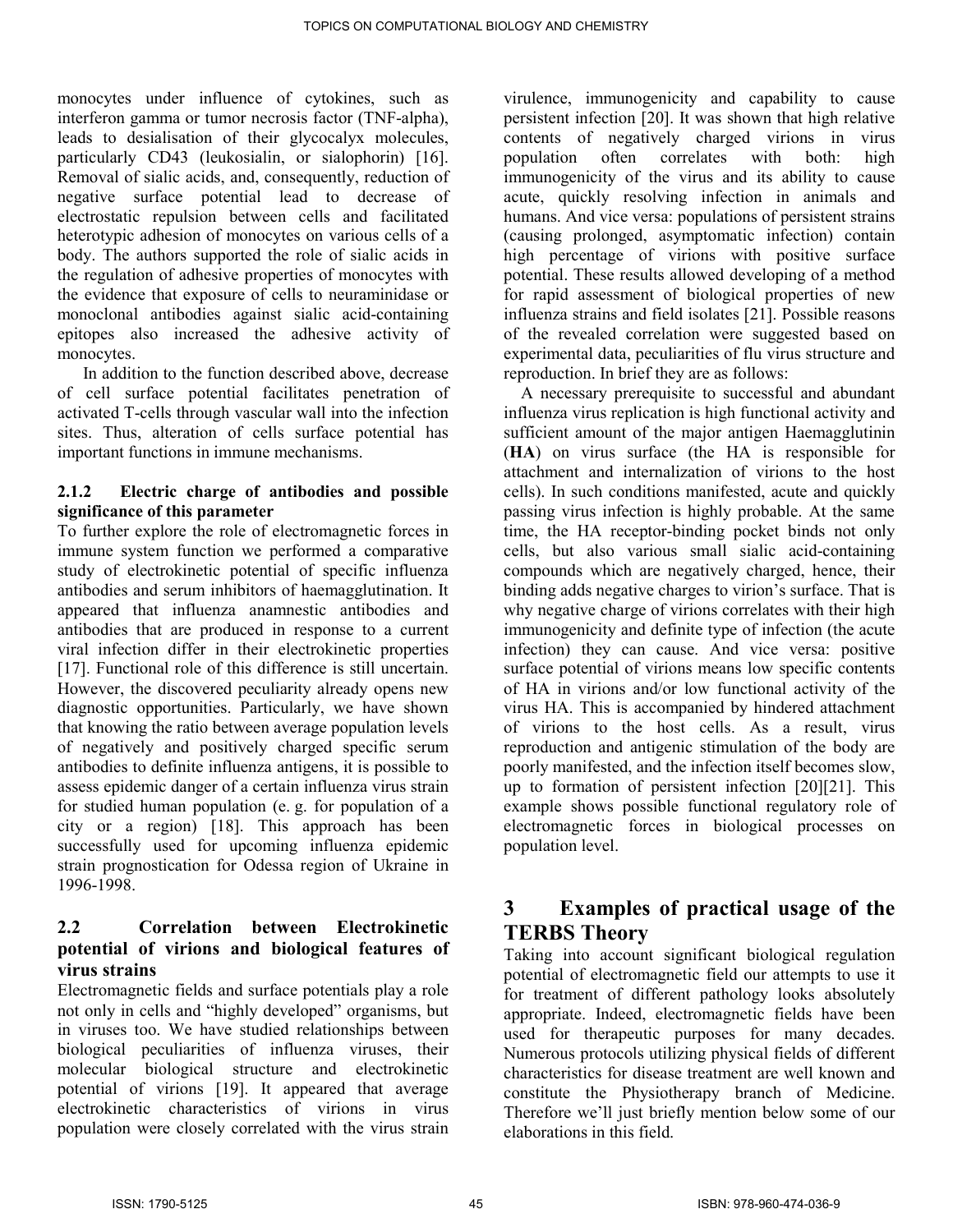We have been studied mechanisms of biological effects of electromagnetic fields and possibilities for their therapeutic usage for 20 years. Positive effects of millimeter-range electromagnetic radiation with definite selected parameters (power and frequency) on cell immunity have been shown [22][23]. Treatment regimen for the millimeter range fields application in women before and after surgical operations for pretumor and tumor gynecological pathology has been elaborated [24] [25]. Efficacy of this approach was demonstrated in clinical study which enrolled 120 women with cervical dysplasia. Control group of the patients were subjected to standard cryotherapy of the cervical lesions, and two Study groups in addition to the cryotherapy obtained millimeter-range electromagnetic irradiation of different regions of the body. Shortening of the terms of total epithelisation of cervix uteri  $(p<0,001)$  and decrease of incidence of chronic adnexitis in postoperative period were statistically significant in both Study groups in comparison with Control Group [26].

 Biological effects of magnetic (including geomagnetic) fields has been studied [27][28]. These studies resulted in elaboration of several protocols and devices for magnetotherapy of inflammatory and other diseases of woman's reproductive system [29][30].

### 4 Conclusion

Electromagnetic fields and interactions participate in regulation of numerous biological processes. Further exploration of direct and indirect mechanisms for participation of electromagnetic interactions in various biological activities is feasible and may yield many interesting results both: of theoretical and clinical significance.

References

- [1] Rohlf J.W., Modern Physics from alpha to Z0, Wiley, 1994.
- [2] McCaig C.D., Rajnicek A.M., Song B., Zhao M., Controlling Cell Behavior Electrically: Current Views and Future Potential, Physiol. Rev., Vol.85, 2005, pp.943-978.
- [3] Geysen H.M., Tainer J.A., Rodda S.J., Mason T.J., Alexander H, Getzoff E.D. and Lerner R.A., Chemistry of antibody binding to a protein, Science, Vol. 235, No. 4793, 1987, pp.1184-1190.
- [4] Muckerheide A., Apple R.J., Pesce A.J. and Michael J.G., Cationization of protein antigens. I. Alteration of immunogenic properties, The Journal of Immunology, Vol. 138, No.3, 1987, pp. 833-837.
- [5] Sela M., Mozes E., Dependence of the chemical nature of antibodies on the net electrical charge of antigens, Biochemistry, Vol. 55, 1966, pp. 445-452.
- [6] Ponomarenko A.I., Bezbrozh I.M., Skripchenko G.S., Method for enhancement the immunogenicity of antigens. Patent No.3973 (Ukraine), 1994.
- [7] Arcangeli A., Becchetti A.,Riccarda Del Bene M., Wanke E., Olivotto M., Fibronectin-integrin binding promotes hyperpolarization of murine erythroleukemia cells, Biochemical and biophysical research communications, Vol. 177, No.3, 1991, pp. 1266-1272
- [8] Jiang F-Y., Tang Li-L., Zeng C., Liu H., Liang Ke-D., Mi Y., Sun C.X., Effects of electric pulses on apoptosis induction and mitochondrial transmembrane potential of cancer cells, IFMBE Proceedings, 7th Asian-Pacific Conference on Medical and Biological Engineering, Vol.19, Part 13, 2008, pp. 511-513.
- [9] Park J-W, Suh J-Yo, Chung H.J., Effects of calcium ion incorporation on osteoblast gene expression in MC3T3-E1 cells cultured on microstructured titanium surfaces, Journal of Biomedical Materials, Vol.86A, No.1, pp.117-126.
- [10] Stein G., Separation of human lymphoid cells by preparative cell electrophoresis. III. Studies on cells of lymphoid organs in hematologically normal persons, Biomedicine, Vol.24(2), No.2, May 1976, p.106-11.
- [11] Walter H., Widen K.E., Cell partitioning in twopolimer aqueous phase systems and cell electrophoresis in aqueous polymer solutions. Human and rat young and old red blood cells, Biochim Biophys Acta, Vol. 1194(1), No.8, 1994, pp.131-7.
- [12] Hu X., Arnold W.M., Zimmermann U., Alterations in the electrical properties of T and B lymphocyte membranes induced by mitogenic stimulation. Activation monitored by electro-rotation of single cells, Biochim Biophys Acta, Vol.1021, No.2, 1990, pp.191-200.
- [13] Bagriacik E.U. and Miller K.S., Cell surface sialic acid and the regulation of immune cell interactions: the neuraminidase effect reconsidered, Glycobiology, Vol.9, No.3, 1998, pp.267-275.
- [14] Oh S.K., Eichelberger M.C., Influenza Virus Neuraminidase Alters Allogeneic T Cell Proliferation, Virology, Vol.264, No.2, 1999, pp. 427-435.
- [15] Fisher L. R., Malloy A.R., Molecular interactions of biomembranes, Annu. Rep. Prog. Chem., Sect. C, Vol. 95, 1999, pp. 373–400.